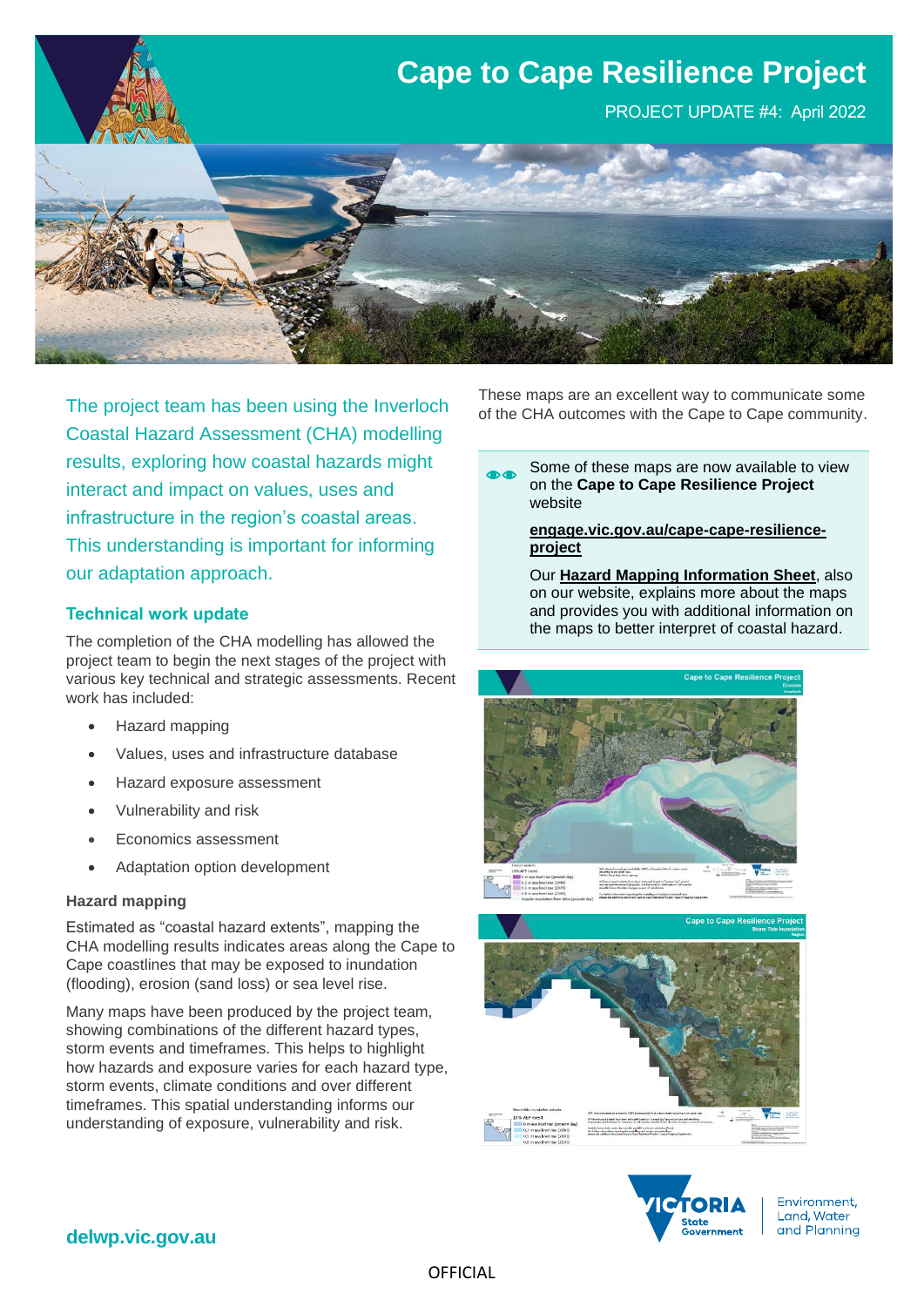## **Cape to Cape Resilience Project**



**Values, uses and infrastructure database**

Building on the Community Values Study, the Cultural Values Assessment and the extensive data gathering undertaken early on in the project, we have created a spatial database of local values, uses and infrastructure. This includes:



#### **Hazard exposure**

Using the hazard extents and the spatial database of values, uses and infrastructure, we have assessed what things we have located in the hazard areas that may potentially impacted by hazards. This assessment has calculated lengths, areas and counts of values and assets that may be exposed to each hazard event.

#### **Vulnerability and risk**

Guided by our tailored risk framework, we are using the results of the exposure analysis to inform the risk and vulnerability assessment. Our analysis combines likelihood of the coastal hazard (i.e. a hazard event) and the potential consequence to the value/use exposed to that hazard. We will then be able to quantify risk, which will help us strategically prioritise and manage (mitigate) risk, through adaptation.

#### **Economics assessment**

Our economic analysis is also using the exposure analysis to establish an economic "base case". This assessment can be used to help justify the case for adaptation, providing an understanding of potential financial costs of hazards (through damages and loss) without adaptation (intervention).

Part of this work looks to explore the value of a sandy and accessible Inverloch Surf Beach in driving tourism and visitation, and its role in the local economy.

#### **Engagement update**

In recent months, we have had a range of workshops with our project working group (PWG) and project control board (PCB), as well as with various land and asset managers, discussing key outcomes from the technical work.

We've also met several times with our Stakeholder Reference Group (SRG), with workshops on:

- Approach to risk (virtually, Dec 2021)
- Exposure, risk and adaptation (in-person, Mar 2022)



*Recent SRG workshop on exposure, risk and adaptation*

These sessions have allowed us to share key project findings to date and to discuss potential implications for the region. Feedback from our community representatives is guiding the next stages of our strategic thinking.